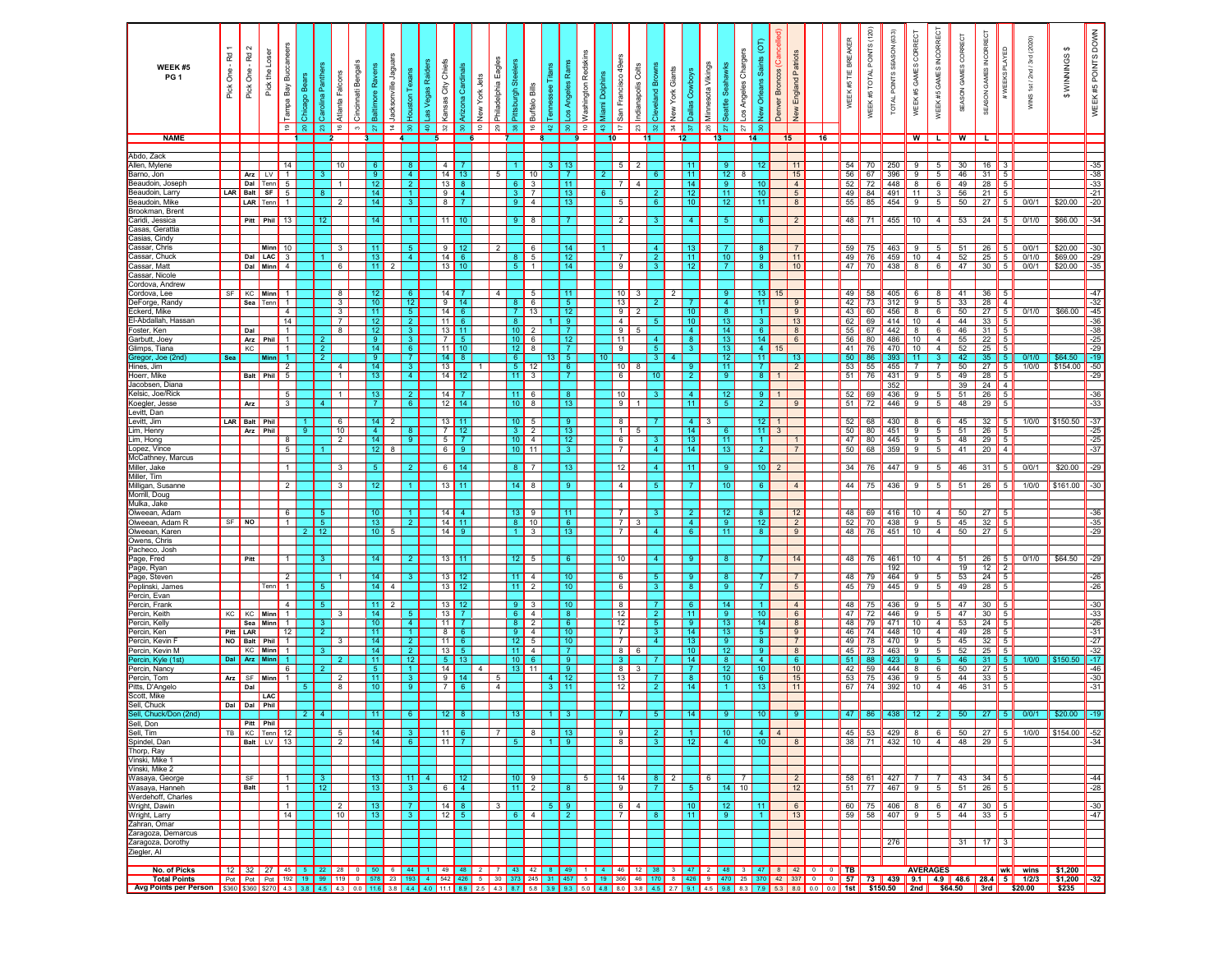| <b>WHAT-IF</b><br>WEEK #5<br>PG <sub>1</sub> | ίē<br>ន<br>ş<br>ਨ<br>27<br>LAC<br>≞ | Bills<br>읇            | Tilar<br>ssee<br><b>Tenne</b> | BREAKER<br>WEEK #5 TIE | <b>CORRECT</b><br>GAMES<br>WEEK#5                                                                            | GAMES INCORRECT<br>WEEK#5          | WEEK #5 POINTS DOWN |                             | க                                            | <b>WHAT-IF</b><br>WEEK #5<br>PG <sub>1</sub> | б<br>ន<br>$\mathsf{S}$<br>ಕ<br>Bills<br>27<br>Buffalo<br>ŠМ<br>ė<br>$\frac{6}{16}$ | $\frac{1}{2}$ | <b>BREAKER</b><br>앑<br>¥ | CORRECT<br>GAMES<br>WEEK #5 | INCORRECT<br>GAMES<br>WEEK #5      | <b>DOWN</b><br>WEEK #5 POINTS | 畵<br>Buffalo<br>$\epsilon$                                  | $\frac{1}{2}$ | WEEK #5<br>PG <sub>1</sub>           | Chargers<br>Angeles<br>if Los    | RRECT<br>GAMES COI<br>SEASON | š<br>m<br>ś<br>SEASON | <b>PLAYED</b><br>#WEEKS                 | (648)<br>SON<br><b>POINTS</b><br><b>TOTAL</b> | (2020)<br>$\frac{1}{20}$<br>S)                                | $\Theta$<br>WINNINGS | WEEK #5<br>PG <sub>1</sub>           | ō<br>ے<br>ح<br>僵    | GAMES CORRECT<br>SEASON | GAMES<br>SEASON       | <b>PLAYED</b><br>#WEEKS                 | (648)<br>SEASON<br>POINTS:<br><b>TOTAL</b> | (2020)<br>3rd<br>181/<br>WINS | WINNINGS \$                                                          |
|----------------------------------------------|-------------------------------------|-----------------------|-------------------------------|------------------------|--------------------------------------------------------------------------------------------------------------|------------------------------------|---------------------|-----------------------------|----------------------------------------------|----------------------------------------------|------------------------------------------------------------------------------------|---------------|--------------------------|-----------------------------|------------------------------------|-------------------------------|-------------------------------------------------------------|---------------|--------------------------------------|----------------------------------|------------------------------|-----------------------|-----------------------------------------|-----------------------------------------------|---------------------------------------------------------------|----------------------|--------------------------------------|---------------------|-------------------------|-----------------------|-----------------------------------------|--------------------------------------------|-------------------------------|----------------------------------------------------------------------|
| <b>NAME</b>                                  |                                     |                       |                               |                        | WIL                                                                                                          |                                    |                     |                             |                                              | <b>NAME</b>                                  |                                                                                    |               |                          |                             | WILI                               |                               |                                                             |               | <b>NAME</b>                          |                                  | W                            |                       |                                         |                                               |                                                               |                      | <b>NAME</b>                          |                     |                         | W L                   |                                         |                                            |                               |                                                                      |
| Percin, Kyle<br>Beaudoin, Larry              | $\blacksquare$<br>$\overline{2}$    |                       |                               | 51<br>49               | 10 <sup>1</sup><br>12                                                                                        | $4 \mid$                           | $-11$               | $2$ -14 91                  | $94$ 88<br>84                                | ercin, Kyle (1st)<br>regor, Joe (2nd         | 2 <sup>1</sup>                                                                     |               |                          | $13$ 50 $11$                | - 3 - 1                            |                               | $-17$ 94<br>$-19$ 73 86                                     |               | Beaudoin, Larry<br>Garbutt, Joey     | $\overline{1}$<br>$\overline{2}$ | 57<br>56                     | $20\,$<br>21          | $5\phantom{.0}$<br>$5\overline{5}$      | 498<br>492                                    | 0/1/0                                                         | \$64.50              | Beaudoin, Larry<br>Garbutt, Joey     | $\overline{2}$      | 56<br>55                | 21<br>22              | $5\phantom{.0}$<br>5                    | 491<br>486                                 |                               |                                                                      |
| Beaudoin, Mike                               | $\overline{\phantom{a}}$ 3          | $\Delta$<br>-6.       |                               | 55                     | $10$ 4 $-16$                                                                                                 |                                    |                     | -89                         | 85                                           | ell, Chuck/Don (3rd)                         | 3 <sup>1</sup>                                                                     |               | 47 I                     | 12                          | $\overline{2}$                     |                               | $-19$ 85 86                                                 |               | Glimps, Tiana<br>Percin, Kevin F     | 3<br>$\overline{4}$              | 53                           | 24<br>31              | $5\phantom{.0}$<br>$5\overline{5}$      | 478<br>475                                    |                                                               |                      | Percin, Kelly                        | 3<br>$\overline{a}$ | 53                      | 24                    | $5\phantom{.0}$<br>$5\phantom{.0}$      | 471<br>470                                 |                               |                                                                      |
| Garbutt, Joey<br>Sell, Chuck/Don             | 4<br>$5\overline{)}$                |                       |                               | 56<br>47               | $11$ 3 $-19$<br>11                                                                                           | $3$ $-20$                          |                     | 85                          | 86 80<br>86                                  | Beaudoin, Mike<br>Beaudoin, Larry            | $4 \mid 4$<br>5 <sup>1</sup><br>$\overline{7}$                                     |               | 55                       | 49 11                       | $9 \mid 5 \mid -20 \mid$           |                               | 89 85<br>$3$ -21 91                                         | 84            | Percin, Kelly                        | $5\phantom{.0}$                  | 46<br>54                     | 23                    | 5 <sup>5</sup>                          | 473                                           |                                                               |                      | Glimps, Tiana<br>Percin, Kevin F     | 5                   | 52<br>45                | 25<br>32              | 5                                       | 470                                        |                               |                                                                      |
| Glimps, Tiana<br>Lim, Hong                   | 6<br>$\overline{7}$                 | -8<br>$\overline{4}$  |                               | 41<br>47               | $11 \mid 3 \mid -21 \mid$<br>$10$ $4$ $-21$                                                                  |                                    |                     | 84                          | - 76<br>84 80                                | Lim, Hong<br>Lim, Henry                      | $\overline{4}$<br>6<br>$7 \mid 2$                                                  |               | 47                       | 9                           | $5$ $-25$<br>$50$ 9 5 $-25$        |                               | 84<br>82                                                    |               | Cassar, Chris<br>Wasaya, Hanneh      | 6<br>$\overline{7}$              | 52<br>52                     | 25<br>25              | $5\overline{5}$<br>$5\overline{5}$      | 469<br>469                                    | 0/0/1                                                         | \$20.00              | Wasaya, Hanneh<br>Page, Steven       | 6<br>$\overline{7}$ | 51<br>53                | 26<br>24              | 5<br>5                                  | 467<br>464                                 |                               |                                                                      |
| Miller, Jake<br>Milligan, Susanne            | 8<br>9                              | 8 <sup>°</sup>        |                               | 34<br>44               | 10 $4$ $-22$<br>$10 \mid 4 \mid$                                                                             |                                    | $-22$               |                             | 76<br>75                                     | Garbutt, Joey<br>Peplinski, James            | 8 <sup>1</sup><br>6<br>9<br>$\overline{2}$                                         |               | 56                       | $\overline{9}$<br>45        | $10$ 4<br>$5 \vert$                | $-25$<br>$-26$                | 86<br>81                                                    | -79           | Eckerd, Mike<br>Page, Steven         | 8<br>9                           | 51<br>54                     | 26<br>23              | 5<br>5                                  | 469<br>468                                    | 0/1/0                                                         | \$66.00              | Percin, Kevin M<br>Cassar, Chris     | 8<br>-9             | 52<br>51                | 25<br>26              | 5<br>5                                  | 463<br>463                                 | 0/0/1                         | \$20.00                                                              |
| Page, Steven<br>Percin, Kevin F              |                                     | $10$ 4<br>$11$ 5      |                               | 48                     | 10 4 22 83<br>49   10   4   -22   83                                                                         |                                    |                     |                             | 79<br>78                                     | Page, Steven<br>Percin, Kelly                | $10 \quad 4$<br>$11$ 2                                                             |               |                          | 48<br>$\overline{9}$        | $5$ $-26$<br>48 10 4 26            |                               | 83<br>81 79                                                 |               | Percin, Kevin M<br>Hines, Jim        | $10$<br>11                       | 53<br>51                     | 24<br>26              | $5\overline{5}$<br>$5\overline{5}$      | 467<br>467                                    | 1/0/0                                                         | \$154.00             | Page, Fred<br>Cassar, Chuck          | 10<br>11            | 51<br>52                | 26<br>25              | 5<br>5                                  | 461<br>459                                 | 0/1/0<br>0/1/0                | \$64.50<br>\$69.00                                                   |
| Lim, Henry<br>Peplinski, James               |                                     | $12$ 2<br>$13$ 2      |                               |                        | 50 $\parallel$ 10 $\parallel$ 4 $\parallel$ -23 $\parallel$ 82 $\parallel$ 80<br>45   10   4   -24   81   79 |                                    |                     |                             |                                              | Percin, Kevin F<br>Wasaya, Hanneh            | $12 \mid 5$<br>$13$ 2                                                              |               |                          | 49 9 9                      | $51$ 9 5 $-28$                     |                               | $5 \parallel -27 \parallel 83$<br><b>79 177</b>             |               | Page, Fred<br>Cassar, Chuck          | 12<br>13                         | 52<br>53                     | 25<br>24              | $5\overline{5}$<br>$5\overline{5}$      | 466<br>464                                    | 0/1/0<br>0/1/0                                                | \$64.50<br>\$69.00   | Eckerd, Mike<br>Caridi, Jessica      | 12<br>13            | 50<br>53                | 27<br>24              | 5<br>5                                  | 456<br>455                                 | 0/1/0<br>0/1/0                | \$66.00<br>\$66.00                                                   |
| Page, Fred<br>Percin, Kelly                  |                                     | $14$ 5<br>$15$ 2      |                               | 48 I                   | 48   11   3   -24   81   76<br>11 3 24 81 79                                                                 |                                    |                     |                             |                                              | Miller, Jake<br>Glimps, Tiana                | $14$ 7<br>$15 \quad 8$                                                             |               |                          |                             |                                    |                               | 34 9 5 $-29$ 83 76<br>41 10 4 -29 84 76                     |               | Caridi, Jessica<br>Beaudoin, Mike    | $14$<br>15                       | 54<br>51                     | 23<br>26              | $5\phantom{.0}$<br>$5\phantom{.0}$      | 463<br>458                                    | 0/1/0<br>0/0/2                                                | \$66.00<br>\$40.00   | Hines, Jim<br>Beaudoin, Mike         | 14<br>15            | 50<br>50                | 27<br>27              | $5\phantom{.0}$<br>$5\overline{5}$      | 455<br>454                                 | 1/0/0<br>0/0/1                | \$154.00<br>\$20.00                                                  |
| Cassar, Chuck<br>Cassar, Chris               | 17 <sup>1</sup>                     | $16$ 5<br>- 6 -       |                               | 49<br>59               | 11 3 24 81 76<br>10 $4$ $-24$ 81                                                                             |                                    |                     |                             | 75                                           | Olweean, Karen<br>Page, Fred                 | $\overline{16}$ 3<br>$17 \mid 5$                                                   |               |                          |                             |                                    |                               | 48 10 4 29 79 76<br>48 10 4 29 81 76                        |               | Percin, Nancy<br>Olweean, Karen      | 16<br>17                         | 51<br>51                     | 26<br>26              | $5\phantom{.0}$<br>$5\phantom{.0}$      | 455<br>454                                    |                                                               |                      | Lim, Henry<br>Olweean, Karen         | 16<br>17            | 51<br>50                | 26<br>27              | $5\phantom{.0}$<br>5                    | 451<br>451                                 |                               |                                                                      |
| Koegler, Jesse<br>Olweean, Adam R            | 18                                  | -8.<br>$19$ 10        |                               | 51<br>52               |                                                                                                              |                                    |                     | 10 $4$ $-25$ 80 72          |                                              | Cassar, Chuck<br>Hoerr, Mike                 | $18$ 5<br>$19$ 3                                                                   |               |                          |                             |                                    |                               | 49 10 4 29 81 76<br>51 9 5 -29 79 76                        |               | Koegler, Jesse<br>Miller, Jake       | 18<br>19                         | 49<br>47                     | 28<br>$30\,$          | $5\phantom{.0}$                         | 454<br>454                                    | 0/0/1                                                         | \$20.00              | Beaudoin, Joseph<br>Percin, Ken      | 18<br>19            | 49<br>49                | 28<br>28              | $5\overline{5}$<br>$5\phantom{.0}$      | 448<br>448                                 |                               |                                                                      |
| DeForge, Randy                               |                                     | $20 \quad 6$          |                               | 42                     | 10 4 -26 79 73                                                                                               |                                    |                     | 10 $4$ $-25$ 80 70          |                                              | Milligan, Susanne                            | $\overline{20}$ 8                                                                  |               |                          | $\overline{44}$   9         | 5                                  | $\vert$ -30                   | 83                                                          | 75            | Lim, Henry                           | 20                               | 52                           | 25                    | $5\overline{5}$<br>5                    | 453                                           |                                                               |                      | Miller, Jake                         | 20                  | 46                      | 31                    | 5                                       | 447                                        | 0/0/1                         | \$20.00                                                              |
| Caridi, Jessica<br>Olweean, Karen            | 21                                  | - 8<br>$22$ 3         |                               | 48<br>48               | 11<br>111                                                                                                    |                                    |                     | 3 $-26$ 79 71<br>3 26 79 76 |                                              | Percin, Frank<br>Percin, Tom                 | $21$ 3<br>22                                                                       |               | 48<br>53                 | 9                           | $5 \parallel$<br>$9 \mid 5$        | $-30$                         | $-30$ 78                                                    | -75<br>71 75  | Percin, Ken<br>Beaudoin, Joseph      | 21<br>$\frac{22}{23}$            | 50<br>50                     | 27<br>27              | $5\phantom{.0}$<br>$5\phantom{.0}$      | 452<br>451                                    |                                                               |                      | Koegler, Jesse<br>Percin, Keith      | 21<br>22            | 48<br>47                | 29<br>30              | 5<br>5                                  | 446<br>446                                 |                               |                                                                      |
| Lopez, Vince<br>Hoerr, Mike                  | 24                                  | $23$ 11               |                               | 50<br>51               | 10 <sup>1</sup><br>10 <sup>1</sup>                                                                           | $4$ -26<br>$4$ -26                 |                     |                             | 79 68<br>79 76                               | Cassar, Chris<br>/Vright, Dawin              | 23<br>6<br>24                                                                      |               | 59<br>60                 | 9<br>8 <sup>1</sup>         | 5<br>6                             | $-30$<br>$-30$                | 81<br>l 70                                                  | - 75<br>-75   | Percin, Keith<br>Lim, Hong           | 24                               | 48<br>49                     | 29<br>28              | $5\overline{5}$<br>$5\overline{5}$      | 450<br>449                                    |                                                               |                      | Peplinski, James<br>Lim, Hong        | 23<br>24            | 49<br>48                | 28<br>29              | 5<br>$5\phantom{.0}$                    | 445<br>445                                 |                               |                                                                      |
| Wasava, Hanneh<br>Percin, Ken                | 25<br>26                            | $\overline{4}$        |                               | 51<br>46               | 10 <sup>1</sup><br>11                                                                                        | $4$ -26<br>$\overline{\mathbf{3}}$ | $\vert$ -27         | 79 77                       | 78 74                                        | Percin, Ken<br>Pitts, D'Angelo               | 25<br>$\overline{4}$<br>26                                                         |               | 46<br>67                 | 10 <sup>1</sup>             | 4                                  |                               | 10 $\parallel$ 4 $\parallel$ -31 $\parallel$ 78<br>$-31$ 71 | l 74<br>-74   | Olweean, Adam R<br>Peplinski, James  | 25<br>26                         | 46<br>50                     | 31<br>27              | $5\overline{5}$<br>$5\overline{5}$      | 448<br>447                                    |                                                               |                      | Percin, Nancy<br>Foster, Ken         | 25<br>26            | 50<br>46                | 27<br>31              | $5\phantom{.0}$<br>5                    | 444<br>442                                 |                               |                                                                      |
| Olweean. Adam<br>Percin, Frank               | 27<br>28                            | -9.<br>-3.            |                               | 48<br>48               | 11<br>10 $4$ $-27$                                                                                           | $3 \mid -27$                       |                     | 78<br>78                    | 69<br>75                                     | DeForge, Randy<br>Percin, Kevin M            | $27$ 6<br>$28$ 4                                                                   |               | 42<br>45                 | 9<br>9 <sup>1</sup>         | $5 \frac{1}{2}$<br>$5 \frac{1}{2}$ |                               | $-32$ 79<br>$-32$ 77 73                                     | -73           | Milligan, Susanne<br>Foster, Ken     | 27<br>28                         | 52<br>47                     | 25<br>30              | $5\overline{5}$<br>$5\phantom{.0}$      | 444<br>444                                    | 1/0/0                                                         | \$161.00             | Sell, Chuck/Don<br>Cassar, Matt      | 27<br>28            | 50<br>47                | 27<br>30              | $5\phantom{.0}$<br>$5\phantom{.0}$      | 438<br>438                                 | 0/0/1<br>0/0/1                | \$20.00<br>\$20.00                                                   |
| Percin, Kevin M<br>armo, Jon                 | $29$ 4<br>30 <sup>°</sup>           | 10                    |                               | 45<br>56               | 10                                                                                                           | $4$ $-28$                          |                     | 10 $4$ $-28$ 77 73<br>77    | 67                                           | Percin, Keith<br>Koegler, Jesse              | $29 \mid 4$<br>$30$ $8$                                                            |               | 51                       | 47                          | $9$ 5<br>$9 \mid 5$                | $-33$                         | $-33$ 76<br>80                                              | - 72<br>72    | Kelsic, Joe/Rick<br>Cassar, Matt     | 29<br>30                         | 52<br>48                     | 25<br>29              | $5\overline{5}$<br>5 <sup>5</sup>       | 442<br>439                                    | 0/0/1                                                         | \$20.00              | Olweean, Adam R<br>Kelsic, Joe/Rick  | 29<br>30            | 45<br>51                | 32<br>26              | 5<br>$5\overline{5}$                    | 438<br>436                                 |                               |                                                                      |
| 'ercin. Keith<br>Beaudoin, Joseph            | 31<br>32                            | $\overline{4}$<br>-3- |                               | 47<br>52               | 10<br>-91                                                                                                    | $4$ $-29$<br>$5$ $-30$             |                     | 76                          | 72<br>$75$ 72                                | Beaudoin, Joseph                             | $31$ $3$<br>32                                                                     |               | 52                       | 8                           | $38$ 10 4 $-34$                    | $6 \mid -33 \mid$             | 75<br>170                                                   | 72<br>$-71$   | Percin, Frank<br>Sell, Tim           | 31                               | 48<br>51                     | 29<br>26              | $5\overline{5}$<br>$5\overline{5}$      | 439<br>437                                    | 1/0/0                                                         | \$154.00             | Milligan, Susanne<br>Percin, Frank   | 31<br>32            | 51<br>47                | 26<br>30              | $5\overline{5}$<br>$5\overline{5}$      | 436<br>436                                 | 1/0/0                         | \$161.00                                                             |
| Kelsic, Joe/Rick                             | 33                                  |                       |                               | 52                     | 10 $\vert$ 4 $\vert$ -30                                                                                     |                                    |                     | 75 69                       |                                              | Spindel, Dan<br>Caridi, Jessica              | 33<br>8                                                                            |               | 48                       | 10                          | $\vert 4 \vert$ -34                |                               | <b>79</b>                                                   | 171           | Sell. Chuck/Don                      | 32<br>$33\,$                     | 49                           | 28                    | 5 <sub>5</sub>                          | 437                                           |                                                               |                      | Percin, Tom                          | 33                  | 44                      | 33                    | 5                                       | 436                                        |                               |                                                                      |
| Eckerd, Mike<br>Gregor, Joe                  | 34<br>35                            | 13                    | 13                            | 43<br>-50              | 9<br>10 4 32 73 86                                                                                           | $5$ $-32$                          |                     | 73 60                       |                                              | Cassar, Matt<br>Olweean, Adam R              | 34<br>$\overline{1}$<br>$35$ 10                                                    |               | 47 <sup>1</sup><br>52    | 8<br>-9                     | $5 \overline{)35}$                 | $6$ 35                        | 71 70<br>80 70                                              |               | Wasava, George<br>Levitt, Jim        | $\frac{34}{35}$                  | 44<br>46                     | 33<br>31              | $5\overline{5}$<br>$5\overline{5}$      | 436<br>435                                    | 1/0/0                                                         | \$150.50             | Spindel, Dan<br>Hoerr, Mike          | 34<br>35            | 48<br>49                | 29<br>28              | 5<br>$5\overline{5}$                    | 432<br>431                                 |                               |                                                                      |
| Levitt, Jim<br>assar, Matt                   | 36<br>37                            |                       |                               | $52 \parallel$<br>47   | 9 5 32 73 68<br>9 <sup>1</sup>                                                                               |                                    |                     | $5$ $-34$ 71 70             |                                              | Allen, Mylene<br>Olweean, Adam               | 36<br>$37$ 9                                                                       |               |                          | $54$   9                    |                                    | $5 \parallel -35 \parallel$   | 67 I 70<br>48 10 4 36 78 69                                 |               | Hoerr, Mike<br>Percin, Tom           | 36<br>37                         | 50<br>43                     | 27<br>34              | $5\overline{5}$<br>$5\overline{5}$      | 434<br>432                                    |                                                               |                      | Levitt, Jim<br>Sell, Tim             | 36<br>37            | 45<br>50                | 32<br>27              | $5\overline{5}$<br>$5\phantom{.0}$      | 430<br>429                                 | 1/0/0<br>1/0/0                | \$150.50<br>\$154.00                                                 |
| Percin, Tom<br>Pitts, D'Angelo               | 38<br>39                            |                       | - 3 <b>- 1</b>                |                        | 4 53 8 6 34 71 75<br>67   9   5   -34   71   74                                                              |                                    |                     |                             |                                              | Kelsic, Joe/Rick<br>El-Abdallah, Hassan      | 38 <b>6</b><br>39                                                                  |               |                          |                             | $52$   9   5   -36                 |                               | <b>75 69</b><br>62 10 4 36 68 69                            |               | Spindel, Dan<br>Percin, Kyle         | 38<br>39                         | 47<br>47                     | 30<br>$30\,$          | $5\overline{5}$<br>$5\overline{5}$      | 431<br>429                                    | 1/0/0                                                         | \$150.50             | Wasaya, George<br>Percin, Kyle       | 38<br>39            | 43<br>46                | 34<br>31              | $5\overline{5}$<br>$5\overline{5}$      | 427<br>423                                 | 1/0/0                         | \$150.50                                                             |
| Spindel, Dan<br>Percin, Nancy                | 40                                  | $41$ 11               | 1                             | - 38                   | 9 5 35 70 71<br>42   9   5   -35   70   59                                                                   |                                    |                     |                             |                                              | Lopez, Vince<br>Levitt, Jim                  | $40$ 11<br>$41 \quad 5$                                                            |               |                          |                             |                                    |                               | 50 9 5 37 79 68<br>52 8 6 37 73 68                          |               | Olweean, Adam<br>El-Abdallah, Hassan | 40<br>41                         | 51<br>43                     | 26<br>34              | $5\overline{5}$<br>$\overline{5}$       | 425<br>413                                    |                                                               |                      | Olweean, Adam<br>El-Abdallah, Hassan | 40<br>41            | 50<br>44                | 27<br>33              | $5\overline{5}$<br>$5\overline{5}$      | 416<br>414                                 |                               |                                                                      |
| Wasaya, George<br>Wright, Dawin              | 42<br>43                            |                       | 5                             | 60 I                   | 58   8   6   -35   70   61<br>71                                                                             |                                    |                     | 7 35 70 75                  |                                              | Foster, Ken<br>Barno, Jon                    | $42 \mid 2$<br>$43$ 10                                                             |               |                          |                             |                                    |                               | $55$ 8 6 38 69 67<br>56 9 5 38 77 67                        |               | Wright, Larry<br>Cordova, Lee        | 42<br>43                         | 45<br>42                     | 32<br>35              | $\overline{5}$<br>$5\phantom{.0}$       | 411<br>410                                    |                                                               |                      | Wright, Larry<br>Wright, Dawin       | 42<br>43            | 44<br>47                | 33<br>30 <sup>°</sup> | 5<br>$5\overline{5}$                    | 407<br>406                                 |                               |                                                                      |
| Foster, Ken<br>El-Abdallah, Hassan           | 44<br>45                            |                       |                               | 55<br>62               | 9 5 36 69 67                                                                                                 |                                    |                     |                             |                                              | Wasaya, George<br>Eckerd, Mike               | $44$ 9                                                                             |               |                          |                             |                                    |                               | 58 7 7 44 70 61                                             |               | Barno, Jon<br>Wright, Dawin          | 44<br>45                         | 47<br>46                     | 30<br>31              | $5\overline{5}$<br>5                    | 406<br>401                                    |                                                               |                      | Cordova, Lee<br>Barno, Jon           | 44<br>45            | 41<br>46                | 36<br>31              | $5\overline{5}$<br>5                    | 405<br>396                                 |                               |                                                                      |
| Hines, Jim                                   | 46                                  |                       | -1.                           | 53                     | $9 \t 5 \t -37 \t 68 \t 69$<br>8 <sup>1</sup>                                                                |                                    |                     | 6 $-38$ 67 55               |                                              | Percin, Nancy                                | $45$ 13<br>46 11                                                                   |               |                          | $43$ 8<br>$42$ 8            |                                    |                               | 6 45 73 60<br>6 $-46$ 70 59                                 |               | Pitts, D'Angelo                      | 46                               | 45                           | 32                    | 5                                       | 389                                           |                                                               |                      | Gregor, Joe                          | 46                  | 42                      | 35                    | 5                                       | 393                                        | 0/1/0                         | \$64.50                                                              |
| Allen, Mylene<br><b>Cordova, Lee</b>         | 47<br>48                            |                       | $\mathbf{3}$                  | 54<br>49               | 8 6 38 67 70<br>- 7 - I                                                                                      | $\overline{7}$                     |                     | $-42$ 63 58                 |                                              | Cordova, Lee<br>Wright, Larry                | $47 \quad 5$<br>$48$ 4                                                             |               | 59                       | -91                         |                                    | $5$ $-47$                     | 49 6 8 47 63 58<br>62 58                                    |               | Gregor, Joe<br>Lopez, Vince          | 47<br>48                         | 41<br>42                     | 36<br>19              | $5\overline{5}$<br>$\overline{4}$       | 380<br>370                                    |                                                               |                      | Pitts, D'Angelo<br>Lopez, Vince      | 47<br>48            | 46<br>41                | 31<br>20              | 5<br>$\overline{4}$                     | 392<br>359                                 |                               |                                                                      |
| Wright, Larry<br>Sell, Tim                   | 49<br>50                            | 4 <sup>1</sup>        |                               | 59<br>45               | 10   4   $-43$  <br>I9I                                                                                      |                                    |                     | 62   58<br>$5$ 44 61 53     |                                              | Hines, Jim<br>Sell, Tim                      | $49$ 12<br>$50$ 8                                                                  |               | 53 <sup>1</sup>          |                             | 7 7 50                             |                               | 67 55<br>45 8 6 52 61 53                                    |               | Jacobsen, Diana<br>DeForge, Randy    | 49<br>50                         | 39<br>34                     | 24<br>27              | $\overline{4}$<br>$\overline{4}$        | 352<br>318                                    |                                                               |                      | Jacobsen, Diana<br>DeForge, Randy    | 49<br>50            | 39<br>33                | 24<br>28              | $\overline{4}$<br>$\overline{4}$        | 352<br>312                                 |                               |                                                                      |
|                                              |                                     |                       |                               |                        |                                                                                                              |                                    |                     |                             |                                              |                                              |                                                                                    |               |                          |                             |                                    |                               |                                                             |               | Zaragoza, Dorothy<br>Allen, Mylene   | 51<br>52                         | 31<br>29                     | 17<br>17              | $\mathbf{3}$<br>$\overline{\mathbf{3}}$ | 276<br>247                                    |                                                               |                      | Zaragoza, Dorothy<br>Allen, Mylene   | 51<br>52            | 31<br>30                | 17<br>16              | $\overline{\mathbf{3}}$<br>$\mathbf{3}$ | 276<br>250                                 |                               |                                                                      |
|                                              |                                     |                       |                               |                        |                                                                                                              |                                    |                     |                             |                                              |                                              |                                                                                    |               |                          |                             |                                    |                               |                                                             |               | Page, Ryan                           | 53                               | 19                           | 12                    | 2                                       | 192                                           |                                                               |                      | Page, Ryan                           | 53                  | 19                      | 12                    | $\overline{2}$                          | 192                                        |                               |                                                                      |
|                                              |                                     |                       |                               |                        |                                                                                                              |                                    |                     |                             |                                              |                                              |                                                                                    |               |                          |                             |                                    |                               |                                                             |               |                                      |                                  |                              |                       |                                         |                                               |                                                               |                      |                                      |                     |                         |                       |                                         |                                            |                               |                                                                      |
|                                              |                                     |                       |                               |                        |                                                                                                              |                                    |                     |                             |                                              |                                              |                                                                                    |               |                          |                             |                                    |                               |                                                             |               |                                      |                                  |                              |                       |                                         |                                               |                                                               |                      |                                      |                     |                         |                       |                                         |                                            |                               |                                                                      |
|                                              |                                     |                       |                               |                        |                                                                                                              |                                    |                     |                             |                                              |                                              |                                                                                    |               |                          |                             |                                    |                               |                                                             |               |                                      |                                  |                              |                       |                                         |                                               |                                                               |                      |                                      |                     |                         |                       |                                         |                                            |                               |                                                                      |
|                                              |                                     |                       |                               |                        |                                                                                                              |                                    |                     |                             |                                              |                                              |                                                                                    |               |                          |                             |                                    |                               |                                                             |               |                                      |                                  |                              |                       |                                         |                                               |                                                               |                      |                                      |                     |                         |                       |                                         |                                            |                               |                                                                      |
|                                              |                                     |                       |                               |                        |                                                                                                              |                                    |                     |                             |                                              |                                              |                                                                                    |               |                          |                             |                                    |                               |                                                             |               |                                      |                                  |                              |                       |                                         |                                               |                                                               |                      |                                      |                     |                         |                       |                                         |                                            |                               |                                                                      |
|                                              |                                     |                       |                               |                        |                                                                                                              |                                    |                     |                             |                                              |                                              |                                                                                    |               |                          |                             |                                    |                               |                                                             |               |                                      |                                  |                              |                       |                                         |                                               |                                                               |                      |                                      |                     |                         |                       |                                         |                                            |                               |                                                                      |
|                                              |                                     |                       |                               |                        |                                                                                                              |                                    |                     |                             |                                              |                                              |                                                                                    |               |                          |                             |                                    |                               |                                                             |               |                                      |                                  |                              |                       |                                         |                                               |                                                               |                      |                                      |                     |                         |                       |                                         |                                            |                               |                                                                      |
|                                              |                                     |                       |                               |                        |                                                                                                              |                                    |                     |                             |                                              |                                              |                                                                                    |               |                          |                             |                                    |                               |                                                             |               |                                      |                                  |                              |                       |                                         |                                               |                                                               |                      |                                      |                     |                         |                       |                                         |                                            |                               |                                                                      |
|                                              |                                     |                       |                               |                        |                                                                                                              |                                    |                     |                             |                                              |                                              |                                                                                    |               |                          |                             |                                    |                               |                                                             |               |                                      |                                  |                              |                       |                                         |                                               |                                                               |                      |                                      |                     |                         |                       |                                         |                                            |                               |                                                                      |
|                                              |                                     |                       |                               |                        |                                                                                                              |                                    |                     |                             |                                              |                                              |                                                                                    |               |                          |                             |                                    |                               |                                                             |               |                                      |                                  |                              |                       |                                         |                                               |                                                               |                      |                                      |                     |                         |                       |                                         |                                            |                               |                                                                      |
|                                              |                                     |                       |                               |                        |                                                                                                              |                                    |                     |                             |                                              |                                              |                                                                                    |               |                          |                             |                                    |                               |                                                             |               |                                      |                                  |                              |                       |                                         |                                               |                                                               |                      |                                      |                     |                         |                       |                                         |                                            |                               |                                                                      |
|                                              |                                     |                       |                               |                        |                                                                                                              |                                    |                     |                             |                                              |                                              |                                                                                    |               |                          |                             |                                    |                               |                                                             |               |                                      |                                  |                              |                       |                                         |                                               |                                                               |                      |                                      |                     |                         |                       |                                         |                                            |                               |                                                                      |
|                                              |                                     |                       |                               |                        |                                                                                                              |                                    |                     |                             |                                              |                                              |                                                                                    |               |                          |                             |                                    |                               |                                                             |               |                                      |                                  |                              |                       |                                         |                                               |                                                               |                      |                                      |                     |                         |                       |                                         |                                            |                               |                                                                      |
| No. of Picks<br><b>Total Points</b>          |                                     |                       | $42$ 8 TB                     |                        | 245 31 0 9.8 4.2 -28 77 73                                                                                   |                                    |                     |                             |                                              | No. of Picks<br><b>Total Points</b>          |                                                                                    |               | 42 8 TB                  |                             |                                    |                               | 245 31 57 9.1 4.9 32 77 73                                  |               | No. of Picks<br><b>Total Points</b>  |                                  |                              |                       | wk                                      |                                               | wins $\frac{1}{2}$ \$1,200<br>49.3 27.7 5 443 1/2/3/L \$1,200 |                      | No. of Picks<br><b>Total Points</b>  |                     |                         |                       |                                         |                                            |                               | wins $\sqrt{\phantom{a}}$ \$1,200<br>48.6 28.4 5 439 1/2/3/L \$1,200 |
| <b>Avg Points per Person</b>                 |                                     |                       |                               |                        |                                                                                                              |                                    |                     |                             | 5.8 3.9 1st \$150.50/2nd \$64.50/3rd \$20.00 | <b>Avg Points per Person</b>                 |                                                                                    |               |                          |                             |                                    |                               | 5.8 3.9 1st \$150.50/2nd \$64.50/3rd \$20.00                |               | <b>Avg Points per Person</b>         |                                  |                              |                       |                                         |                                               |                                                               |                      | <b>Avg Points per Person</b>         |                     |                         |                       |                                         |                                            |                               |                                                                      |